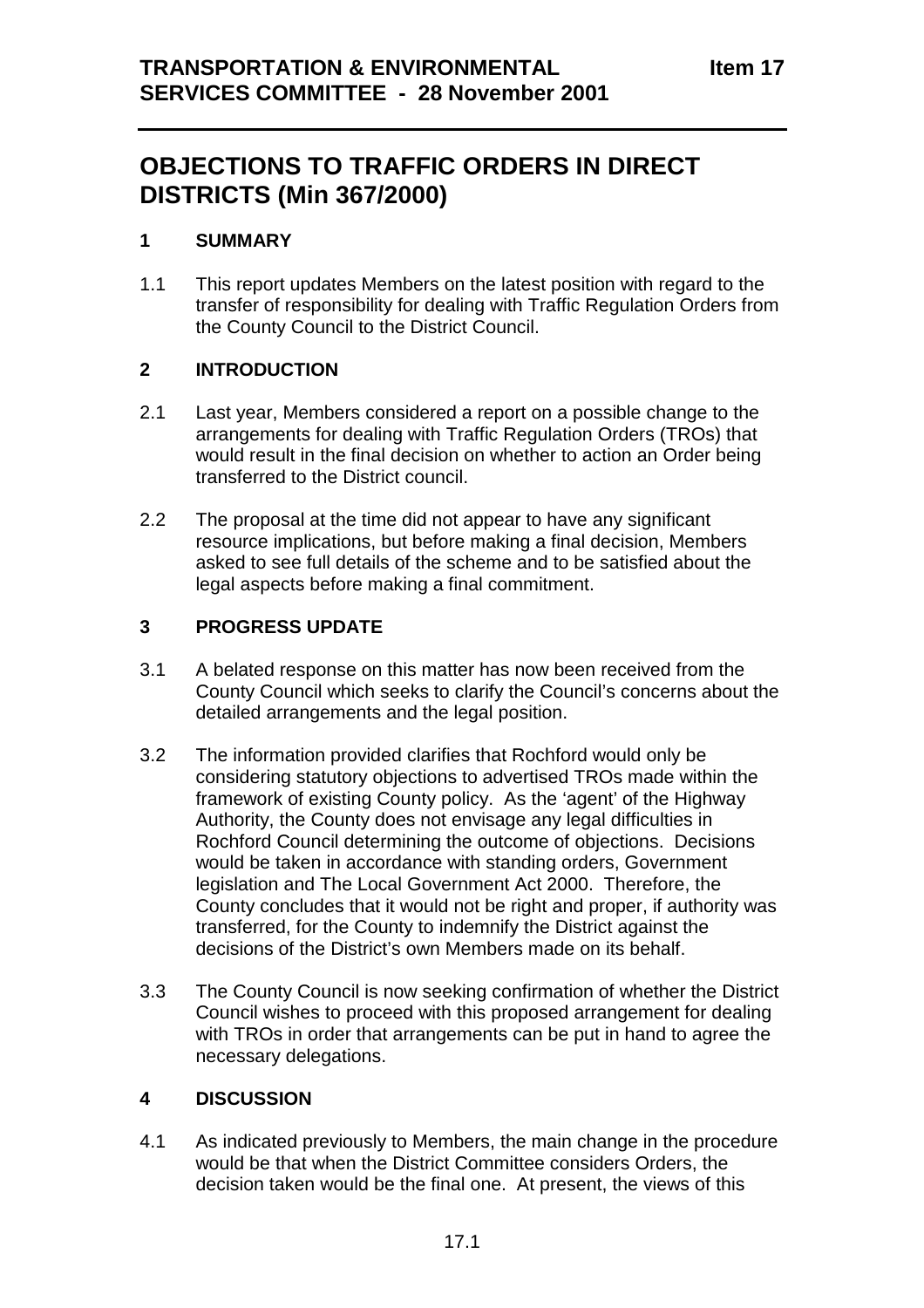Committee are forwarded to the County Council who make the final decision. The preparation, drafting of the notice and consultation would continue to be undertaken by County Officers.

- 4.2 The key issue of concern identified by Members when this matter was first considered related to the indemnity that the County would provide against decisions taken by the District. The County has clarified that it would expect the District to carry the responsibility and that it would not be right for one Authority to indemnify the actions of another.
- 4.3 The implications from this view would clearly be that any unforeseen problems arising from a change in traffic arrangements following a TRO procedure would be the responsibility of the District Council. It is understood from County Officers that claims following the implementation of a TRO are extremely rare. It might be, for example, that a shopkeeper is aggrieved about a change in parking arrangements, which results in a loss of business. The route for a challenge of this nature would be through the Courts and provided that the decision taken by the Council was lawful and reasonable, it is unlikely that such a challenge would be successful.
- 4.4 The transfer of responsibility for making decisions on TROs to the District Council would enable all decisions on such matters to be taken locally. Given that the Council's existing insurance arrangements are adequate to deal with any claims, and the fact that such claims are extremely rare in any event, it is considered that the advantages of making decisions on TROs at the local level outweigh such concerns.

## **5 RESOURCE IMPLICATIONS**

- 5.1 The insurance policies of the Council provide cover for "the business of the insured". Should Members agree to this recommendation our insurers will be advised on this change to services. It is not anticipated that there will be any change of premium.
- 5.2 Should Members agree at some future date to adopt decriminalised parking, the two services and local policies will have some links.

## **6 LEGAL IMPLICATIONS**

6.1 The indemnity issue is discussed under resource implications above.